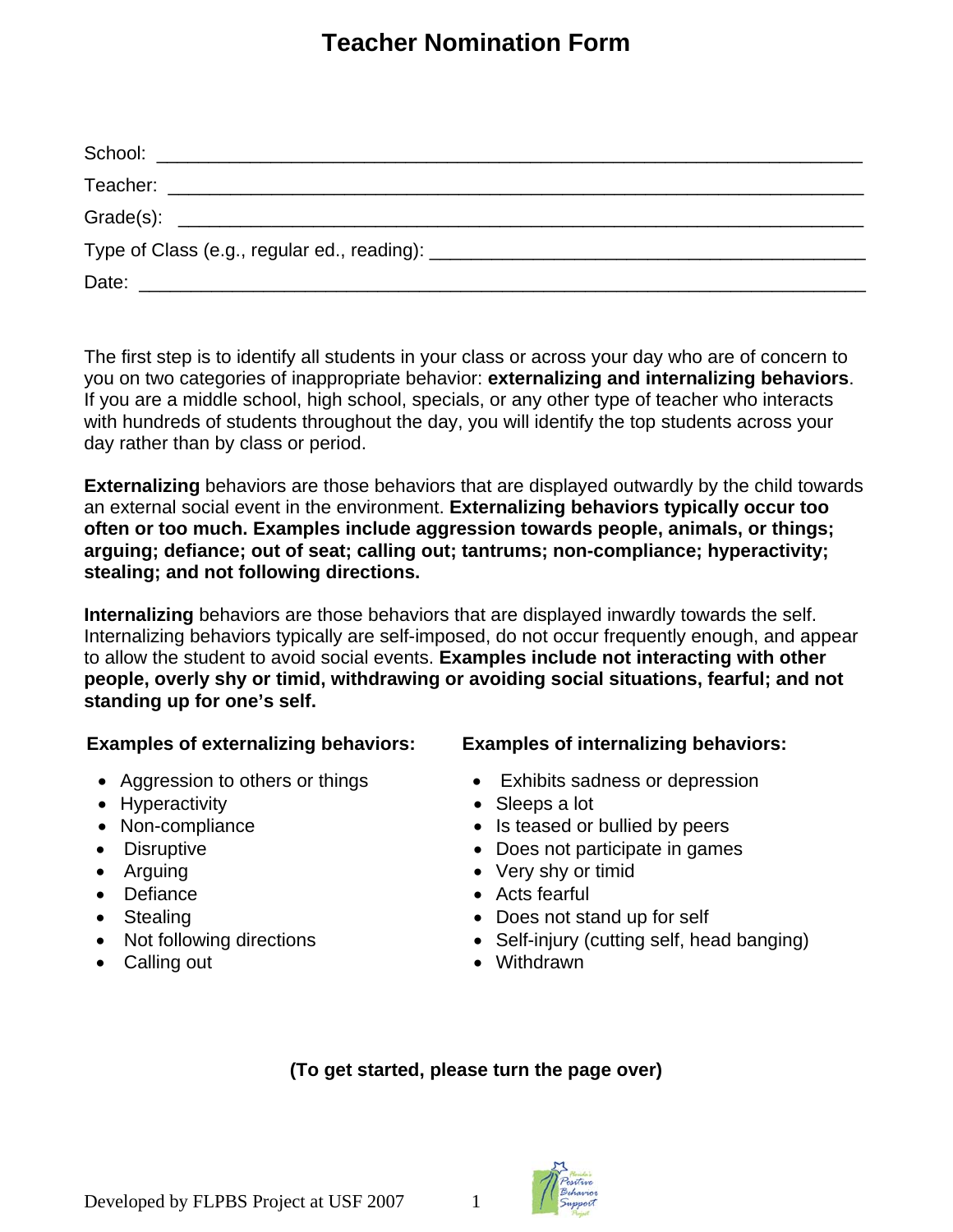**Step 1)** Using student initials, list at least 5 students and no more than 10 students in your class or throughout your day who exhibit externalizing or internalizing behaviors. You do not have to list them in order.

**\*\*\***If you are a middle school, high school, specials, or any other type of teacher who interacts with hundreds of students throughout the day, please think about all of the students that you teach and identify the top 10 students of concern across your day. It is important that you list the grade or period of the student so that it is clear which student you are talking about.

|  |  | Student Initials Grade/Period I or E (Step 2) Student Initials Grade/Period I or E (Step 2) |  |
|--|--|---------------------------------------------------------------------------------------------|--|
|  |  |                                                                                             |  |
|  |  |                                                                                             |  |
|  |  |                                                                                             |  |
|  |  |                                                                                             |  |
|  |  |                                                                                             |  |

**Step 2)** Go back to your list generated above and write an "E" next to students who exhibit externalizing behaviors and an "I" next to students who exhibit internalizing behaviors.

**Step 3)** Using your list generated above, rank no more than your top three externalizing students and your top three internalizing students below. Please use student initials.

Check "YES" if you have **personally taught the expectations** to the student. "Personally taught" is defined as: Having discussed each school-wide expectation one-on-one with the student, after which the student demonstrates an understanding of each of the concepts.

Check "YES" if you have **personally given a School-wide PBS reward** to the student.

|                | <b>Externalizing</b> | <b>Academic</b><br><b>Concerns</b> | <b>Personally Taught</b><br><b>Expectations</b> | <b>Personally Given</b><br><b>SW Reward</b> |
|----------------|----------------------|------------------------------------|-------------------------------------------------|---------------------------------------------|
| 1 <sub>1</sub> |                      |                                    | <b>Parage Yes</b>                               | Yes                                         |
| 2.             |                      |                                    | <b>Paradox</b> Yes                              | <b>Parage Yes</b>                           |
| 3.             |                      | Yes                                | Yes                                             | Yes                                         |
|                |                      |                                    |                                                 |                                             |
|                | Internalizing        | <b>Academic</b><br><b>Concerns</b> | <b>Personally Taught</b><br><b>Expectations</b> | <b>Personally Given</b><br><b>SW Reward</b> |
|                |                      | Yes                                | <b>Parage Yes</b>                               | Yes                                         |
|                |                      | Yes                                | Yes                                             | Yes                                         |

**Step 4)** Meet with your grade level team to complete the Team Nomination form.

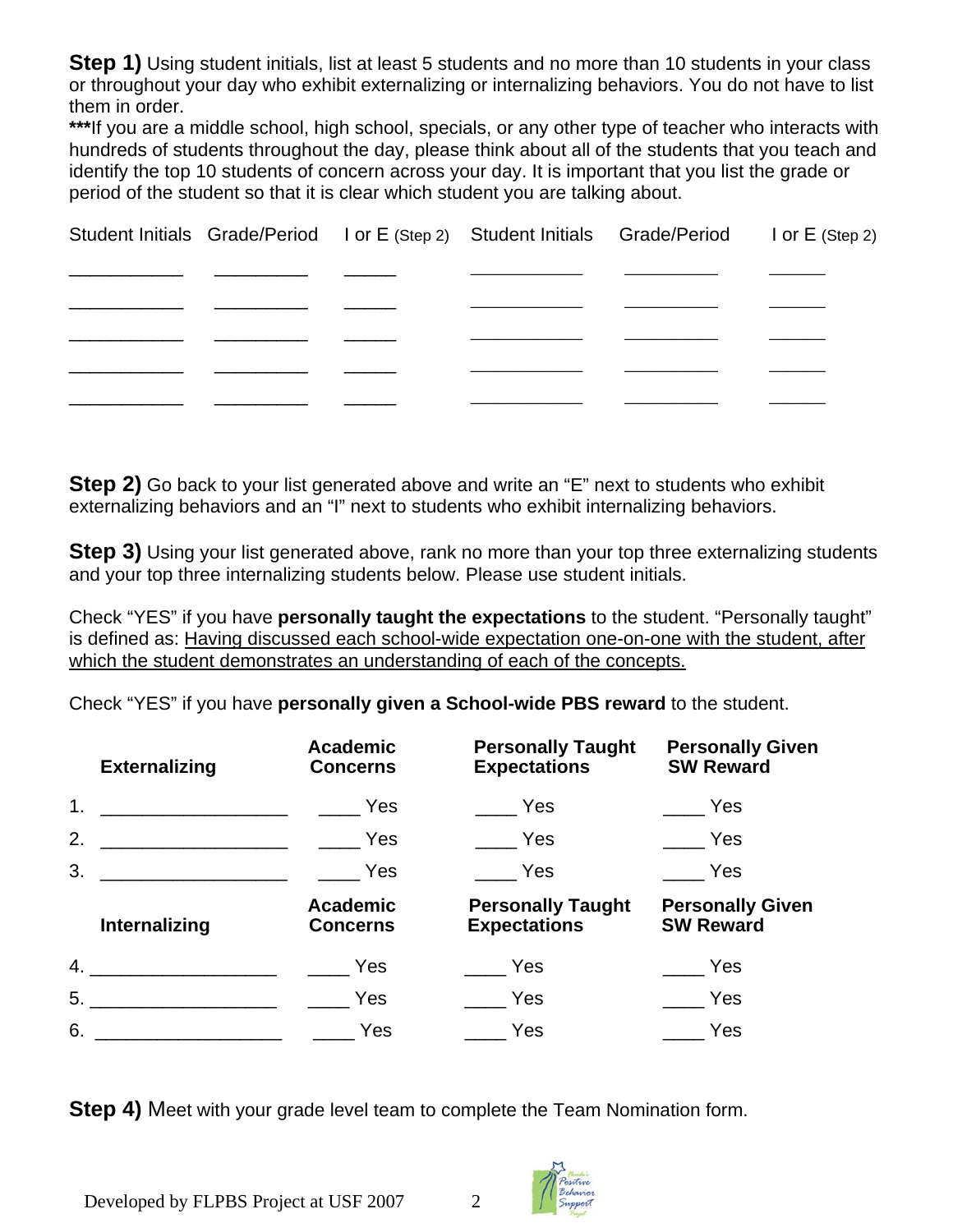## **Grade-Level TEAM Nomination Form**

| This form should be filled out AFTER each of the teachers on your team has filled out the Teacher Nomination |                    |  |  |  |
|--------------------------------------------------------------------------------------------------------------|--------------------|--|--|--|
|                                                                                                              | Form individually. |  |  |  |

| School: | Teachers: |
|---------|-----------|
| Grade:  |           |
| Date:   |           |
|         |           |
|         |           |
|         |           |

#### **Part 1: Team Nomination**

As your grade-level team sits down together, each teacher should have already identified their top three "Externalizing" students, and their top three "Internalizing" students. These students should be listed in rank order on each teacher's Teacher Nomination Form. Now as a team, you should review each other's nominations, and decide on a total of three "Externalizing" students and three "Internalizing" students that your team will recommend for extra support. List these students in rank order on the back of this form (the first student listed in each category should represent the student with the most need).

If an individual teacher feels that a particular student has a significant need for extra support, but this student was not nominated by the team, each teacher has the option of requesting an Achenbach TRF (the green form) for that student. After filling out the Achenbach TRF for the student, your school-wide team will meet to discuss the student's data and determine whether the student can be included in Tier 2 services.

As a reminder, **Externalizing** behaviors are those behaviors that are displayed outwardly by the child towards an external social event in the environment. **Internalizing** behaviors are those behaviors that are displayed inwardly towards the self.

#### **Examples of externalizing behaviors: Examples of internalizing behaviors:**

- 
- Hyperactivity  **Sleeps a lot**
- 
- 
- 
- 
- 
- 
- 

- Aggression to others or things **•** Exhibits sadness or depression
	-
- Non-compliance  **Is teased or bullied by peers**
- Disruptive Does not participate in games
- Arguing Very shy or timid
	- **Defiance Acts fearful**
	- Stealing Does not stand up for self
	- Not following directions Self-injury (cutting self, head banging)
	- **Calling out Withdrawn**

#### **Part 2: Target Behavior**

Work with your team to identify one target behavior for each student the team has nominated. Each target behavior can be thought of as a goal for that student. Be specific about the actions you would like to see, and try to choose a target behavior that will address the concerns your team has for that student. Some examples of common target behaviors are listed below:

- 
- Completes assignments by due dates Initiates conversations with peers
- Expresses emotions through appropriate outlets (writing, art, sports, etc…)
- Speaks respectfully **•** Stays in assigned area
	-
	- Follows adult directions without additional prompting

### **(To get started, please turn the page over)**

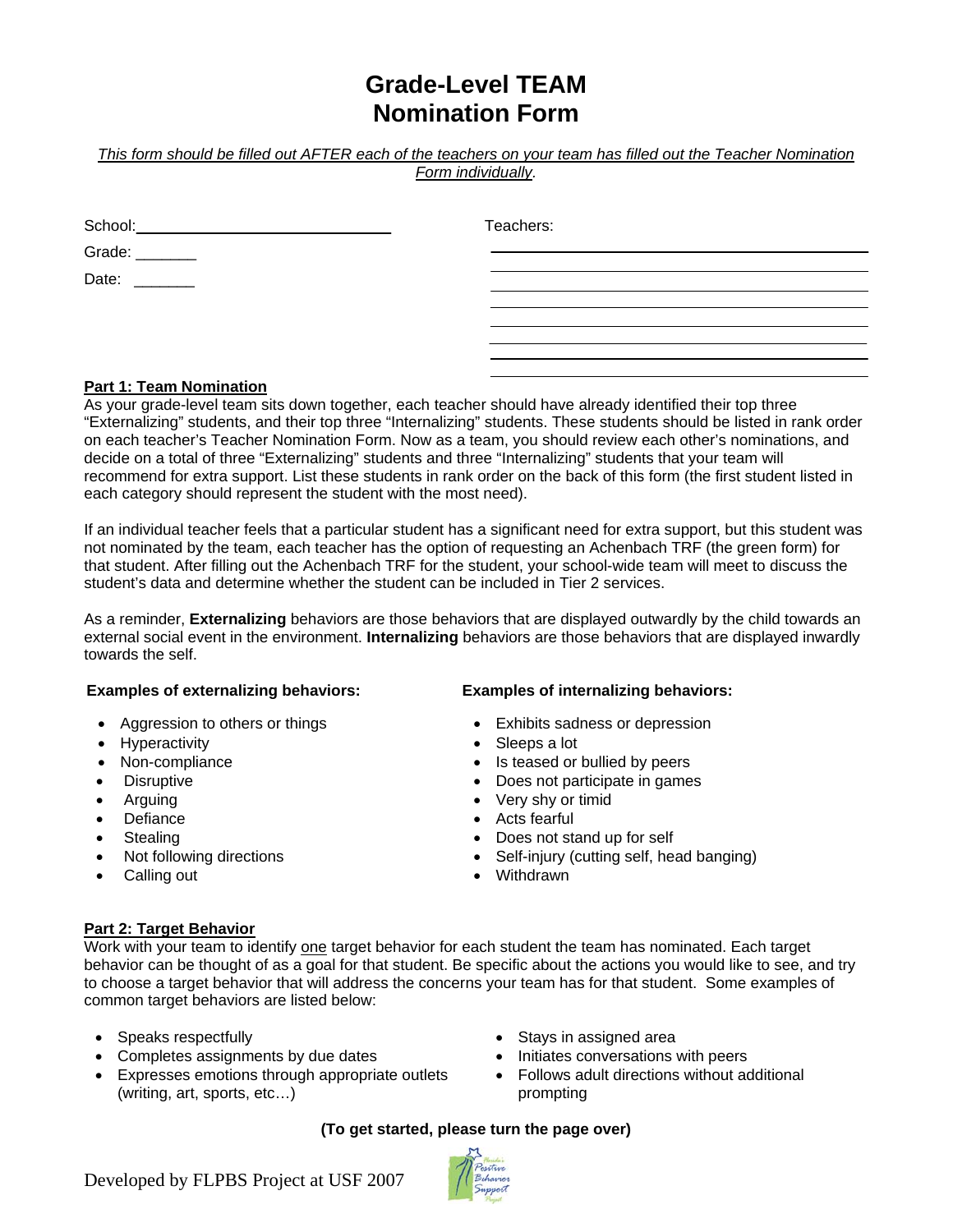### **TEAM NOMINATION**

**1). List the top 3 Externalizing and Internalizing students your team wishes to nominate.** 

Then, for each student:

- **2). Circle "Y" if any of the teachers on your team have academic concerns for that student.**
- **3). Write in the number of teachers on your team who have personally taught the school-wide expectations to that student.** ("Personally taught" is defined as: Having discussed each school-wide expectation one-on-one with the student, after which the student demonstrates an understanding of each of the concepts.)
- **4). Write in the number of teachers on your team who have personally given a school-wide reward to that student.**
- **5). Write in a proposed target behavior for each student.**

|                  | <b>Externalizing</b> | <b>Academic</b><br><b>Concerns</b> | <b>Personally</b><br><b>Taught</b><br><b>Expectations</b><br>(#)       | <b>Personally</b><br><b>Given SW</b><br>Reward<br>(#)    | <b>Proposed Target Behavior</b> |
|------------------|----------------------|------------------------------------|------------------------------------------------------------------------|----------------------------------------------------------|---------------------------------|
| 1.               |                      | Y / N                              |                                                                        |                                                          |                                 |
| 2.               |                      | Y / N                              |                                                                        |                                                          |                                 |
| 3.               |                      | Y/N                                |                                                                        |                                                          |                                 |
|                  | Internalizing        | <b>Academic</b><br><b>Concerns</b> | <b>Personally</b><br><b>Taught</b><br><b>Expectations</b><br>$($ # $)$ | <b>Personally</b><br><b>Given SW</b><br>Reward<br>$(\#)$ | <b>Proposed Target Behavior</b> |
| 1.               |                      | Y / N                              |                                                                        |                                                          |                                 |
|                  |                      | Y / N                              |                                                                        |                                                          |                                 |
| $\overline{2}$ . |                      |                                    |                                                                        |                                                          |                                 |
| 3.               |                      | Y/N                                |                                                                        |                                                          |                                 |

| Please return this form to: | bv: |
|-----------------------------|-----|
|-----------------------------|-----|